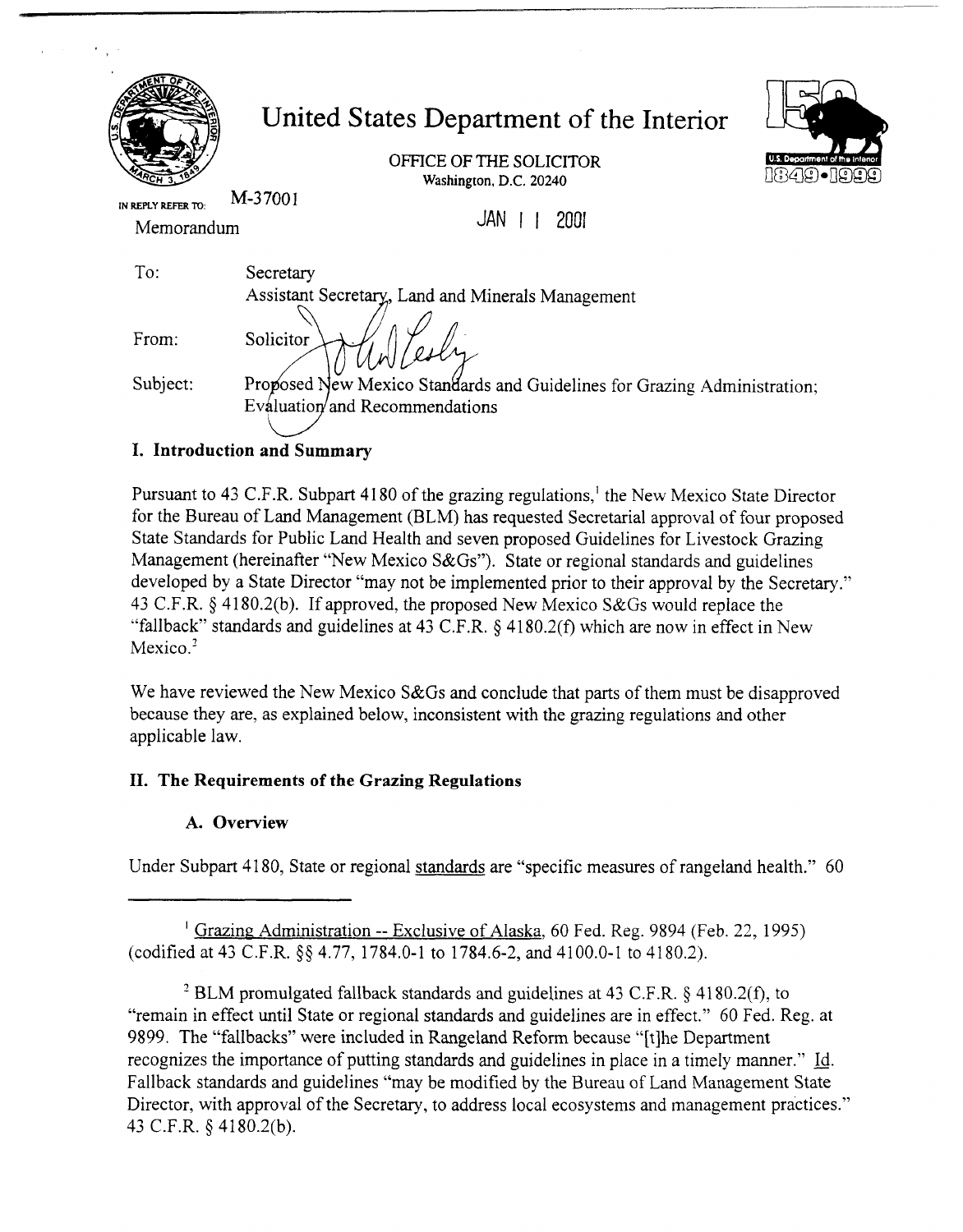Fed. Reg. at 9899 (emphasis added). State or regional guidelines are "acceptable or best management practices in keeping with the characteristics of a State or region such as climate and landform." Id. (emphasis added).

These standards and guidelines for grazing administration are a key component of the rangeland reform regulations. They help determine whether the range is healthy, and if it is not, and if livestock grazing is a significant factor in that lack of health, they require that action be taken to redress it. That is, "[alppropriate action" is mandatory "as soon as practicable but not later than the start of the next grazing year upon determining that existing grazing management practices or levels of grazing use on public lands are significant factors in failing to achieve the standards and conform with the guidelines that are made effective under this section." 43 C.F.R.  $\&$  4180.2(c) (emphasis added) (hereinafter "significant-factor determination").

Once a "significant-factor determination" is made, the BLM may choose from among a number of appropriate actions. These include changing permitted use,<sup>3</sup> preparing or amending an allotment management plan,<sup>4</sup> authorizing range improvements,<sup>5</sup> modifying the terms and conditions of permits or leases,<sup>6</sup> or issuing grazing decisions.<sup>7</sup>

### **B. Fundamentals of Rangeland Health**

State or regional standards and guidelines "must provide for conformance with the fundamentals of  $\S$  4180.1." 43 C.F.R.  $\S$  4180.2(b). The "fundamentals," also known as the "Fundamentals of Rangeland Health," are four ecological objectives that apply to domestic livestock grazing use on public lands throughout the West. They are:

(a) Watersheds are in, or are making significant progress toward, properly functioning condition, including their upland, riparian-wetland, and aquatic components; soil and plant conditions support infiltration, soil moisture storage, and the release of water that are in balance with climate and landform and maintain or improve water quality, water quantity, and timing and duration of flow.

(b) Ecological processes, including the hydrologic cycle, nutrient cycle, and energy flow, are maintained, or there is significant progress toward their

<sup>3</sup> See 43 C.F.R. § 4110.3.

- See 43 C.F.R. § 4110.3.<br>See 43 C.F.R. § 4120.2.  $\frac{4 \text{ See } 43 \text{ C.F.R. } § 4120.2.}$ <br> $\frac{5 \text{ See } 43 \text{ C.F.R. } § 4120.3.}$
- 

**See** 43 C.F.R. \$ 4130.3-3.

 $7$  See 43 C.F.R. Subpart 4160.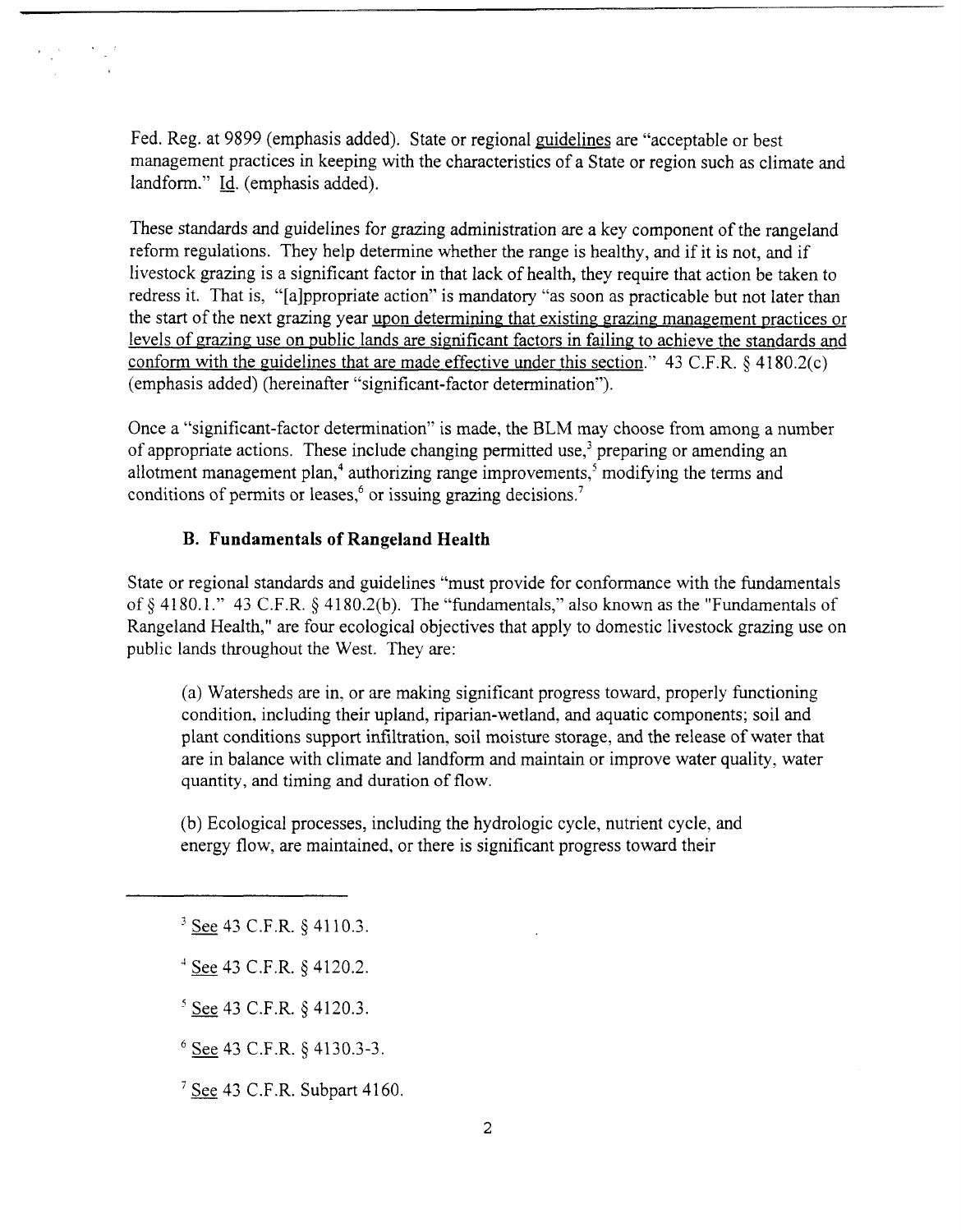attainment, in order to support healthy biotic populations and communities.

(c) Water quality complies with State water quality standards and achieves, or is making significant progress toward achieving, established BLM management objectives such as meeting wildlife needs.

(d) Habitats are, or are making significant progress toward being, restored or maintained for Federal threatened and endangered species, Federal Proposed, Category 1 and 2 Federal candidate and other special status species.

43 C.F.R. § 4180.1. The preamble underscores that these fundamentals are, as their name indicates, the "overarching principles" that "establish the Department's policy of managing for healthy rangelands." 60 Fed. Reg. at 9954. For that reason, the regulations provide that the BLM "shall take appropriate action . . . upon determining that existing grazing management needs to be modified to ensure [the fundamentals are met]." 43 C.F.R. *5* 41 80.1, first paragraph. The preamble also recognizes the fundamentals "will be supplemented by standards and guidelines that will be tailored to more local conditions." 60 Fed. Reg. at 9954.

## **C. Guiding Principles**

State or regional standards and guidelines also must address the so-called guiding principles at 43 C.F.R.  $\S$  4180.2(d) and (e). Guiding principles are "factors that, at a minimum, must be addressed in the development" of State or regional standards and guidelines. 60 Fed. at 9906. The guiding principles for standards are:

At a minimum, State or regional standards developed under paragraphs (a) and (b) of this section must address the following:

- (1) Watershed function;
- (2) Nutrient cycling and energy flow;<br>(3) Water quality;
- Water quality;
- (4) Habitat for endangered, threatened, proposed, Candidate 1 or 2, or special status species; and
- (5) Habitat quality for native plant and animal populations and communities.

43 C.F.R. \$ 41 80.2(d). The regulation also lists twelve guiding principles which, at a minimum, must be addressed by State or regional guidelines developed under Subpart 4180. See 43 C.F.R. *5* 41 80.2(e)(l)-(12).

## **111. The New Mexico S&Gs**

The State Director has developed the New Mexico S&Gs in consultation with the affected Resource Advisory Council, as required by 43 C.F.R. *5* 41 80.2(b), and has prepared a Record of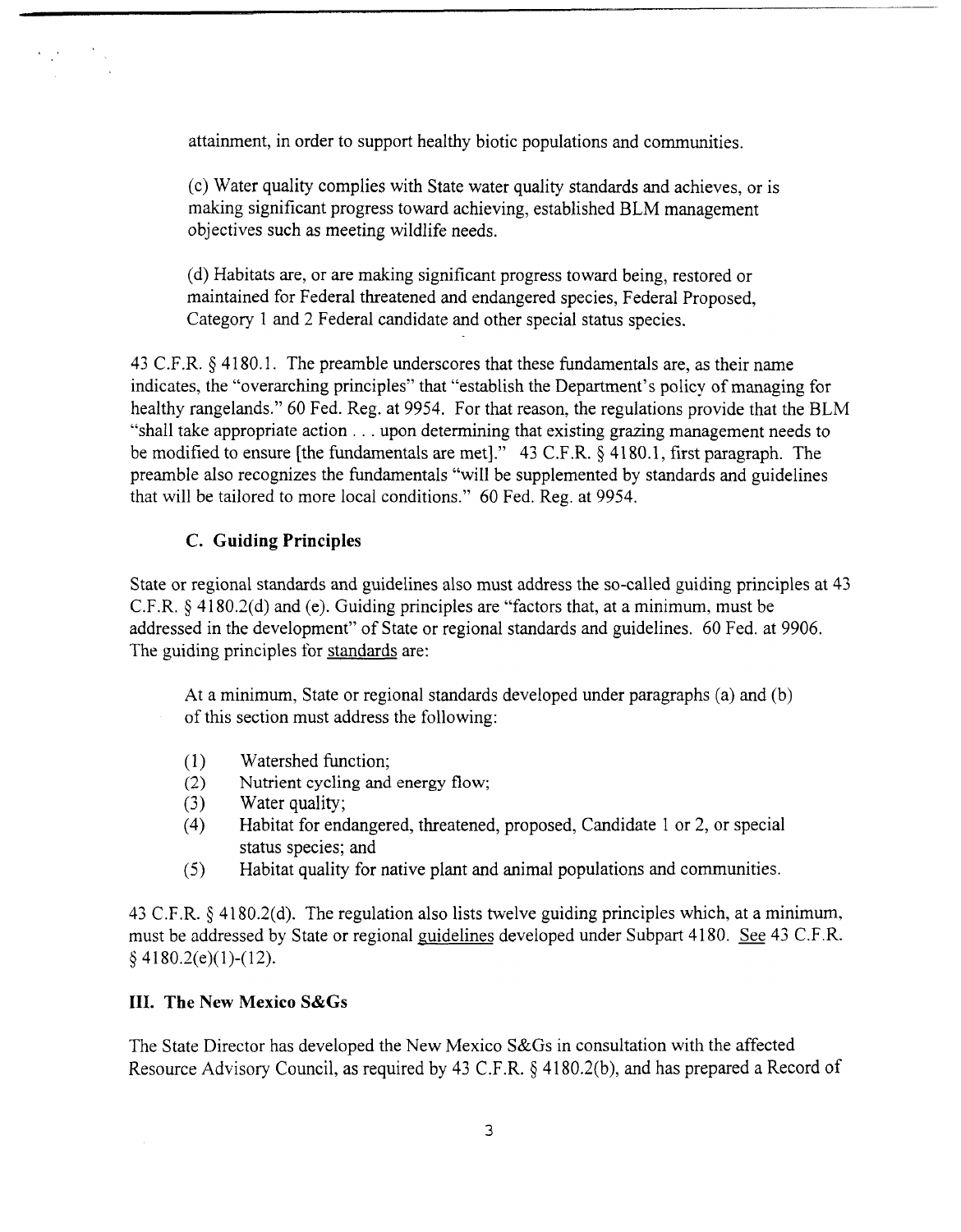Decision (ROD), accompanied by a Statewide Resource Management Plan Amendment<sup>8</sup> and an Environmental Impact Statement.

## **A. Proposed Standards**

Three of the four proposed New Mexico Standards for Public Land Health -- the standards for "Upland Sites,'"'Biotic Communities, Including Native, Threatened, Endangered, and Special Status Species," and "Riparian Sites" - are based on ecological assessment and analysis, and conform with relevant provisions of the grazing regulations.

The fourth proposed standard is of a fundamentally different character. This "Sustainable Communities and Human Dimension Standard," (hereinafter "Human Dimension Standard") is not consistent with the BLM grazing regulations and cannot be approved, for reasons explained in the next section. It is found on page 6 of the ROD, and provides:

Economic, social and cultural elements are essential components of public land management.

When engaged in NEPA and RMP planning and decision-making for public land management, the New Mexico BLM, in consultation with Tribal, State and local governments, individuals, and other concerned public and private organizations, will use available means and measures to maintain in productive harmony, the various public land resources consistent with multiple use to best meet the present and future needs of the people, those being the permittees, lessees, other affected interests, and local communities in the maintenance of productive and sustainable ecological sites for present and future generations of Americans.

As Indicated By:

Indicators for this standard may include but are not limited to:

Efforts at conflict resolution, negotiation and communication.

Formal and informal agreements and partnerships with private landowners and others.

Consider the following factors:

Economic (income, tax base, related services, and risk assessment);

<sup>&</sup>lt;sup>8</sup> The preamble to the 1995 grazing regulations states that "State or regional standards or guidelines that are inconsistent with existing land use plans will be analyzed in land use plan amendments." 60 Fed. Reg. at 9955.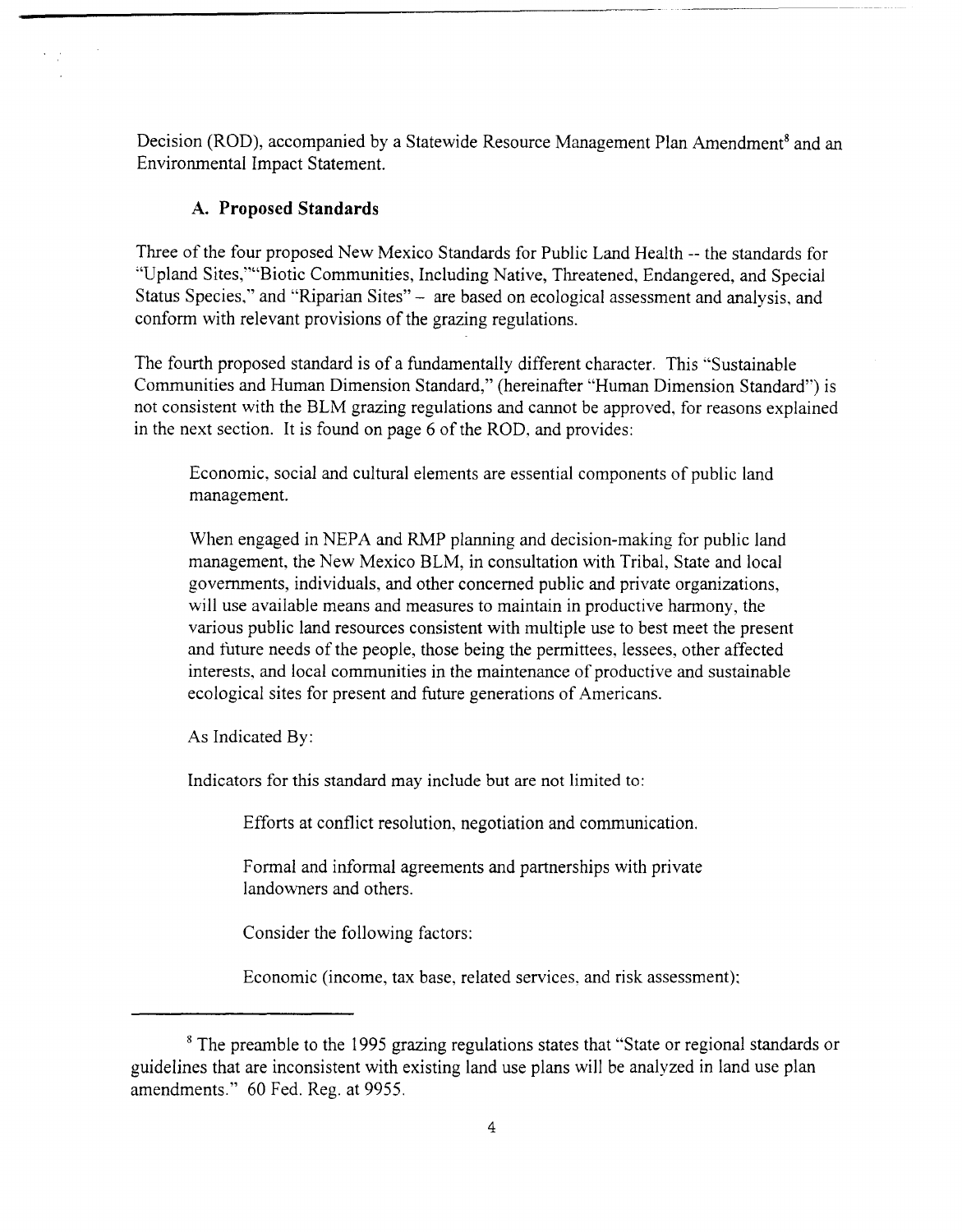Social (community stability, aesthetics, values and population change);

Cultural (customs or traditions, values and sense of community).

### **B. Proposed Guidelines**

One of the seven proposed guidelines (Number Seven) does not conform with the Fundamentals of Range Health.<sup>9</sup> It raises the same concerns as those associated with the Human Dimension Standard, and thus cannot be approved. It is found on page 8 of the ROD, and provides:

The public land grazing resources of New Mexico are managed on the basis of multiple use and sustained yield. Livestock grazing produces food and fiber, and contributes to a diverse, balanced, competitive, and resilient economy. Management should provide opportunities for a variety of individual choice and risk taking ventures in a responsible manner. This guideline may include, but is not limited to, consideration of impacts to employment, earnings, per capita income. investment income. Federal government payments to the State. Tribal and local governments, and tax base.

#### **IV. Discussion and Evaluation of the Proposed New Mexico Standards and Guidelines**

The basic question posed by the New Mexico S&Gs is whether BLM may consider socioeconomic factors in determining whether federal rangeland is in a healthy condition. For the reasons that follow, we conclude that they may not. BLM may properly consider socio-economic factors in making a wide range of decisions about how to manage rangeland, but it may not consider such factors in making the threshold assessment of whether rangelands are in ecologically healthy condition.

The difference between the New Mexico **S&Gs** and the regulations may be illustrated as follows: Under the New Mexico approach, the BLM could consider the economic health of a community near an area of public rangeland in determining whether the public rangeland was in healthy condition, regardless of the condition of the public rangeland when assessed by standard ecological measurements. The New Mexico Human Dimension Standard and accompanying guideline could then become a significant-factor determination that would, under the regulations, trigger the requirement to take appropriate action. 43 C.F.R.  $\S$  4180.2(c). The ultimate result

<sup>&</sup>lt;sup>9</sup> The proposed guidelines do not clearly provide for "the use of non-native plant species only in those situations in which native species are not available in sufficient quantities or are incapable of maintaining or achieving properly functioning conditions and biological health." 43 C.F.R.  $\oint$  4180.2(e)(12). Therefore, as provided for in the regulations, the pertinent fallback guideline should remain in effect. See  $43$  C.F.R.  $§$   $4180.2(f)(2)(x)$ .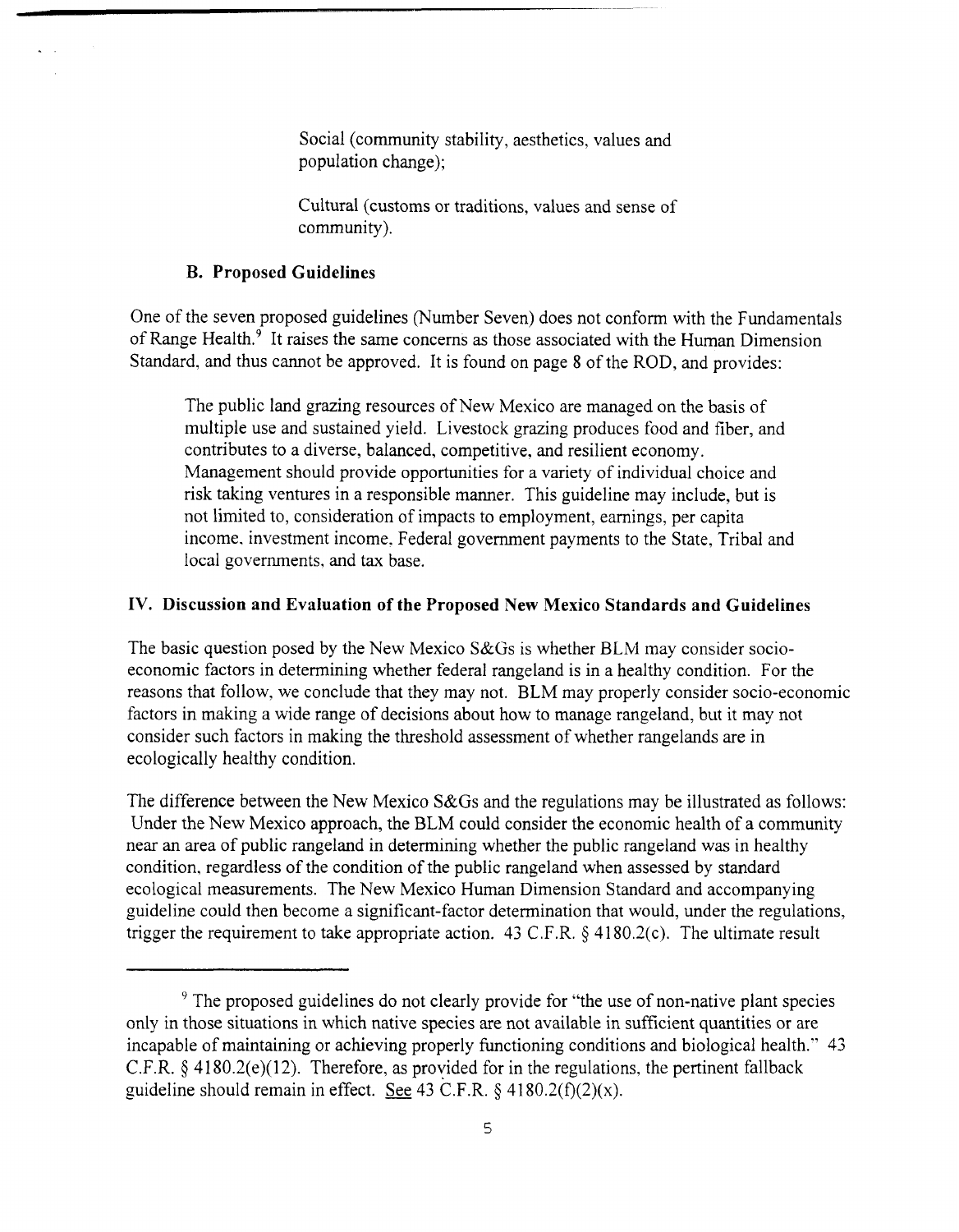could dictate a BLM decision to put more livestock on public lands that are already in poor ecological condition, in order to serve short-term local economic needs. This is not permitted by either the applicable statutes or the rangeland regulations.

To the contrary, applicable law highlights the importance of protecting the ecological health of the public lands. The Federal Land Policy and Management Act (FLPMA) sets the basic standard that public lands shall be managed for "multiple use" and "sustained yield." See FLPMA *5* 102(a)(7), 43 U.S.C. *5* 1701(a)(7). FLPMA defines "multiple use" as "harmonious and coordinated management of the various resources without permanent impairment of the productivitv of the land and the qualitv of the environment with consideration being given to the relative values of the resources and not necessarily to the combination of uses that will give the greatest economic return or the greatest unit output." 43 U.S.C. \$ 1702(c) (emphasis added). It defines sustained yield as "achievement and maintenance in perpetuitv of a high-level annual or regular periodic output of the various renewable resources of the public lands consistent with multiple use." 43 U.S.C. § 1702(h) (emphasis added). FLPMA also mandates that the Secretary, "[i]n managing the public lands  $\dots$  shall, by regulation or otherwise, take any action necessary to prevent unnecessarv or undue degradation of the lands." 43 U.S.C. *5* 1732(b) (emphasis added). And it directs the Secretary to specify in grazing permits "the numbers of animals to be grazed and the seasons of use" and authorizes him to "reexamine the condition of the range at anv time and, if he finds on re-examination that the condition of the range requires adjustment in the amount or other aspect of grazing use [he may direct the permittee to] adjust his use to the extent the Secretary ... deems necessary." 43 U.S.C. **S** 1752(e) (emphasis added).

In the Public Rangelands Improvement Act (PRIA), enacted two years later, Congress found that "vast segments of the public rangelands . . . are in unsatisfactory condition," and that these conditions can be addressed by an "intensive public rangelands maintenance. management. and improvement program." PRIA  $\S 2(a)(1)$  and (4), 43 U.S.C.  $\S 1901(a)(1)$  and (4). Accordingly, Congress directed the Secretary to manage public rangelands with the goal of "improv[ing] the range conditions of the public rangelands so that they become as productive as feasible in accordance with the rangeland management objectives established through the land use planning process, and consistent with the values and objectives of' the congressional findings and policies in section 2. PRIA  $\S$  4(b), 43 U.S.C.  $\S$ § 1903(b).<sup>10</sup>

This concern with ecological health of public rangelands is not new. More than four decades before FLPMA, the Taylor Grazing Act (TGA) enacted the following objectives: "To stop injury to the public grazing lands by preventing overgrazing and soil deterioration, to provide for their orderly use, improvement, and development, to stabilize the livestock industry dependent upon the public range, and for other purposes." 48 Stat. 1269 (uncodified preamble). Accordingly. the

<sup>&</sup>lt;sup>10</sup> PRIA also refers to the desire to "prevent economic disruption and harm to the western livestock industry," but in the narrow context of finding that it is "in the public interest to charge a fee for livestock grazing" on the public lands that is "based on a formula reflecting annual changes in the costs of production." PRIA,  $\S$   $2(a)(5)$ , 43 U.S.C.  $\S$   $1901(a)(5)$ .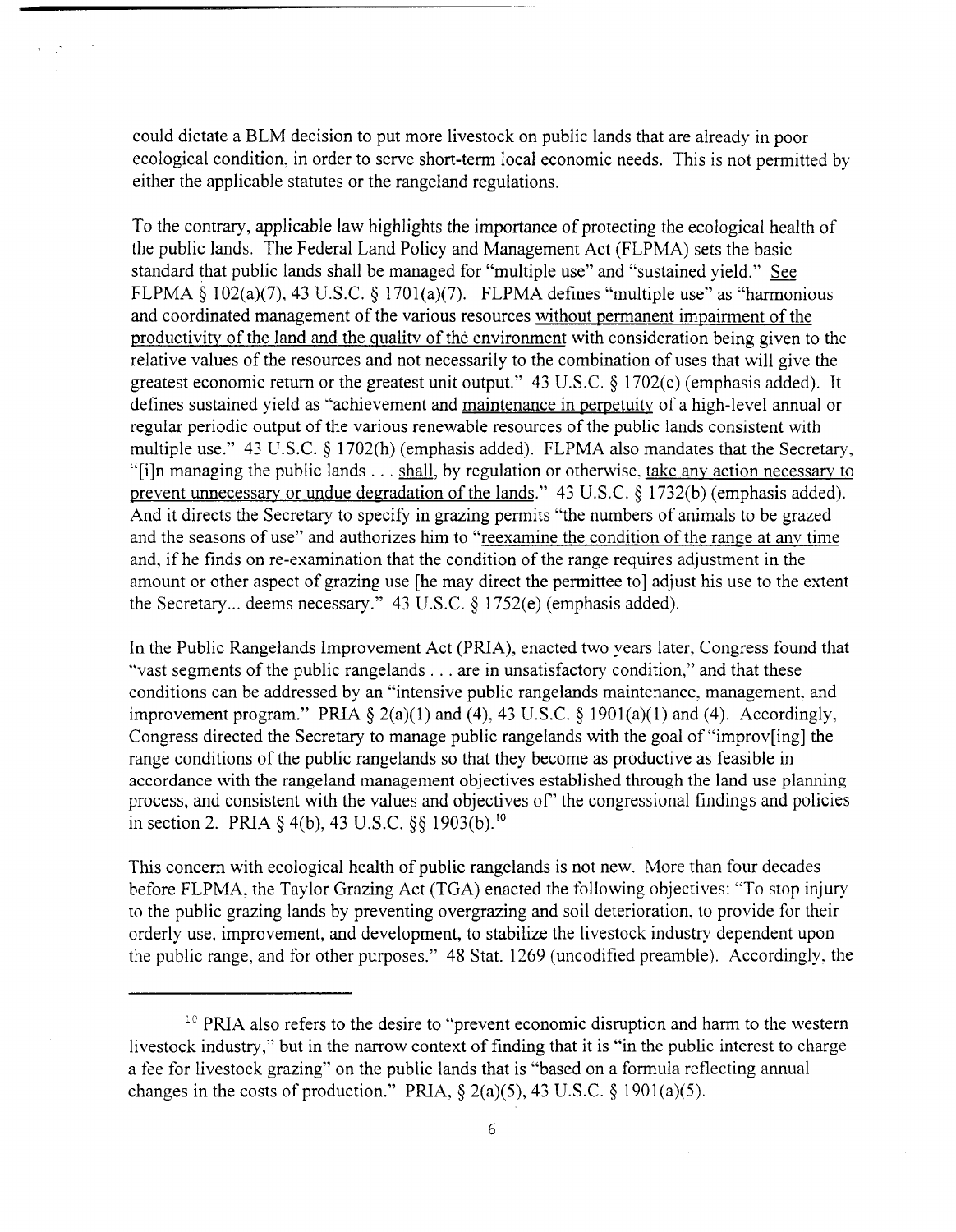Act directed the Secretary to "make such rules and regulations ... and do any and all things necessary to accomplish the objects of such grazing districts, namely, to regulate their occupancy and use, to preserve the land and its resources from destruction or unnecessary injury, to provide for the orderly use, improvement, and development of the range." TGA *5* 2,43 U.S.C. *5* 3 15a. As recently noted by the  $10<sup>th</sup>$  Circuit Court of Appeals, the TGA's goal of stabilizing the livestock industry is "secondary" to the goals of safeguarding the rangeland and providing for its orderly use. Public Lands Council v. Babbitt, 167 F.3d 1287, 1298 n.5 (10<sup>th</sup> Cir. 1999), aff'd, 120 S.Ct. 18 15 (2000).

During the development of BLM's grazing regulations, the Department considered range conditions throughout the west. The draft environmental impact statement on the proposed rules indicated that about 40 percent of upland areas and more than two-thirds of the riparian areas on BLM-managed public lands were not in properly functioning ecological condition. Rangeland Reform '94 Draft Environmental Impact Statement 4-21, 4-24 (1994); see also id. at GL-15 to GL- 16 (defining properly functioning conditions essentially to mean capable of sustaining natural biotic communities). This was attributable largely to livestock grazing, although BLM also considered the effects of other factors, such as fire, climate, and wildlife.''

The Rangeland Reform regulations were designed to improve rangeland health, forthrightly establishing as their objective "to promote healthy sustainable rangeland ecosystems." 43 C.F.R. **9** 41 00.0-2. The regulations require the Department to assess public rangeland health, and to use indicators and other measures that were developed in partial reliance on the work of a blueribbon panel that addressed the health of western uplands, watersheds, ecological processes, habitats, and species. **See** Report of the Committee on Rangeland Classification of the National Research Council. Rangeland Health, New Methods to Classify, Inventory, and Monitor Rangelands (1994). See generally Bruce M. Pendery, Reforming Livestock Grazing on the Public Domain: Ecosvstem Management-Based Standards and Guidelines Blaze a New Path for Range Management, 27 ENVTL, L. 513 (1997).

It is no surprise, then, that the preamble to the regulations emphasizes this objective repeatedly, including specifically in its discussion of standards and guidelines. **See, e.g;.,** 60 Fed. Reg. at 9907 ("[tlhe standards and guidelines in the final rule are aimed at improving the ecological health of the rangelands"); **id.** at 9954 ("[all1 standards of grazing administration [are] to address factors relating to soil stability and watershed function, the distribution of nutrients and energy and the recovery of plant communities and riparian functioning conditions"); **id.** at 9899 (the guiding principles "pertain to the factors needed to help achieve range health"); **id.** at 9956 ("[tlhe guiding principles for standards and guidelines require that State or regional standards and

<sup>&</sup>lt;sup>11</sup> See, e.g., Final EIS at  $69$ . A federal district court held that BLM's conclusions regarding range condition were adequately supported under NEPA. Public Lands Council v. Babbitt, 929 F. Supp. 1436, 1449 (D. Wyo. 1996), rev'd in Part on other issues, 167 F.3d 1287 (loth Cir. 1999), **aff,** 120 S.Ct. 18 15 (2000).